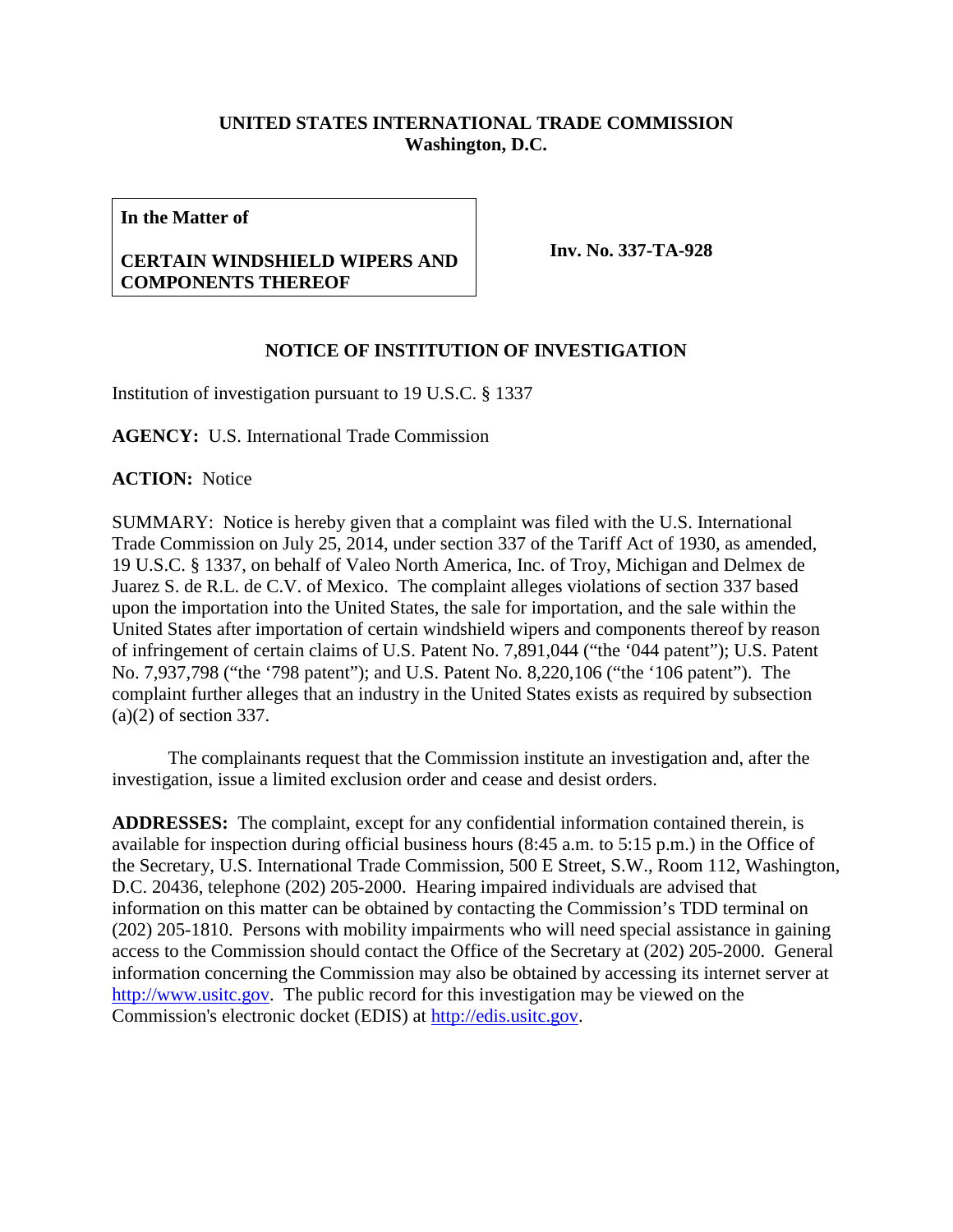**FOR FURTHER INFORMATION CONTACT:** The Office of the Secretary, Docket Services Division, U.S. International Trade Commission, telephone (202) 205-1802.

**AUTHORITY:** The authority for institution of this investigation is contained in section 337 of the Tariff Act of 1930, as amended, and in section 210.10 of the Commission's Rules of Practice and Procedure, 19 C.F.R. § 210.10 (2014).

**SCOPE OF INVESTIGATION:** Having considered the complaint, the U.S. International Trade Commission, on August 26, 2014, 2014, **ORDERED THAT** –

(1) Pursuant to subsection (b) of section 337 of the Tariff Act of 1930, as amended, an investigation be instituted to determine whether there is a violation of subsection  $(a)(1)(B)$  of section 337 in the importation into the United States, the sale for importation, or the sale within the United States after importation of certain windshield wipers and components thereof by reason of infringement of one or more of claims 1, 2, 7, 8, 10, 11, 13, 14, 18, 19, 31, and 32 of the '044 patent; claims 1-16 of the '798 patent; and claims 1, 12, 13, 15, and 17-19 of the '106 patent, and whether an industry in the United States exists as required by subsection (a)(2) of section 337;

(2) For the purpose of the investigation so instituted, the following are hereby named as parties upon which this notice of investigation shall be served:

(a) The complainants are:

Valeo North America, Inc. 150 Stephenson Highway Troy, MI 48083

Delmex de Juarez S. de R.L. de C.V. Avenida de las Torres y calle Intermex #1681 Parque Industiral Intermex Cd. Juarez, Chihuahua 32640 Mexico

(b) The respondents are the following entities alleged to be in violation of section 337, and are the parties upon which the complaint is to be served:

> Federal-Mogul Corp. 26555 Northwestern Highway Southfield, MI 48033

Federal-Mogul Vehicle Component Solutions, Inc. 26555 Northwestern Highway Southfield, MI 48033